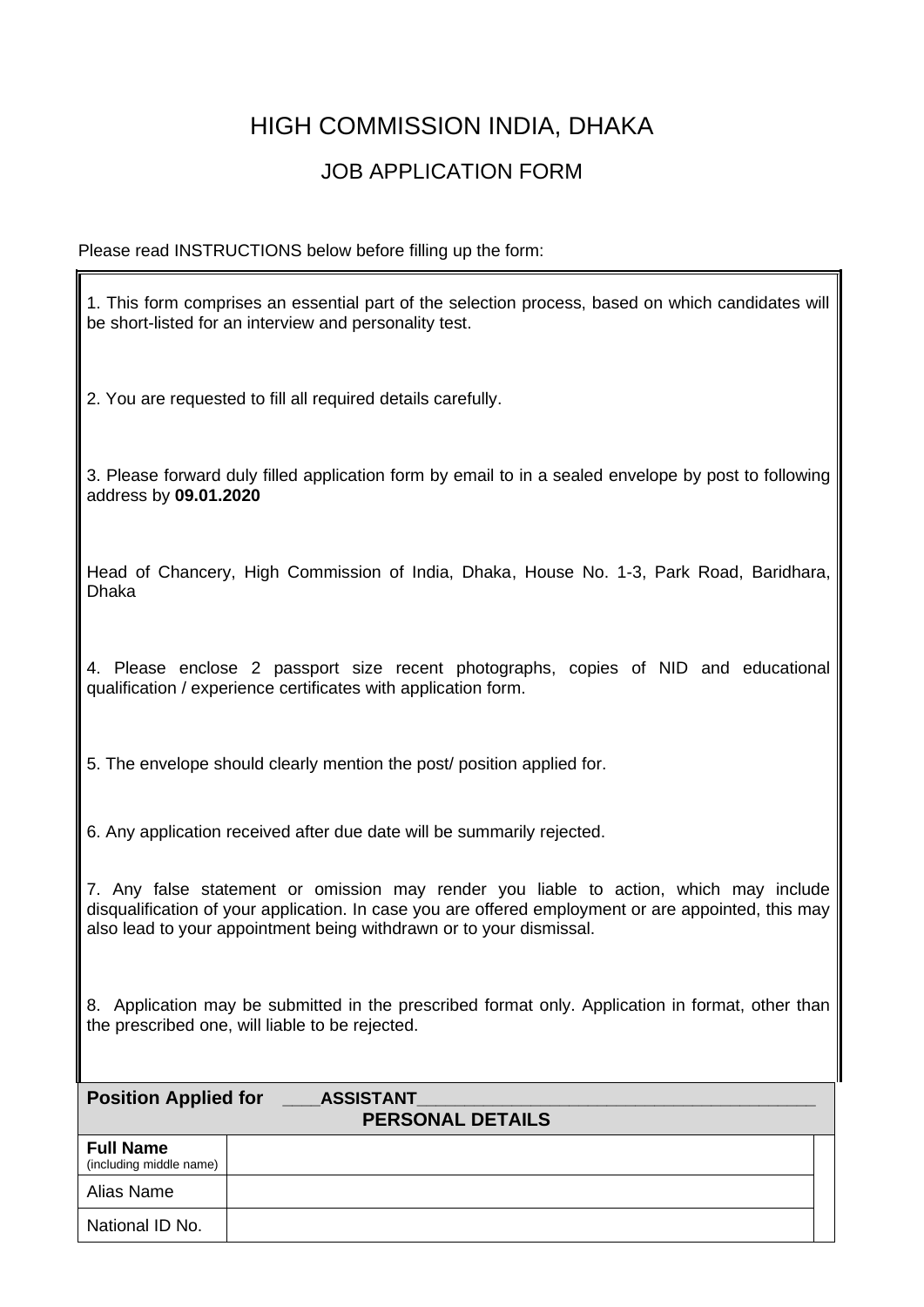| Date of Birth<br>(dd/mm/yy)                                                                                                                        |      |                                                                       |  |                      |                                           | Nationality                      |                                     |                                         |            |      |                |  |  |
|----------------------------------------------------------------------------------------------------------------------------------------------------|------|-----------------------------------------------------------------------|--|----------------------|-------------------------------------------|----------------------------------|-------------------------------------|-----------------------------------------|------------|------|----------------|--|--|
| Place of birth                                                                                                                                     |      |                                                                       |  |                      | Gender                                    |                                  |                                     | $\frac{3}{2}$ Female $\frac{3}{2}$ Male |            |      |                |  |  |
| <b>Marital status</b>                                                                                                                              |      | ₹ Married                                                             |  | $\frac{3}{2}$ Single |                                           | ¿ Divorced                       |                                     |                                         | ๎ึ้{ Widow |      |                |  |  |
| Spouse Name                                                                                                                                        |      |                                                                       |  |                      |                                           | <b>Father's Name</b>             |                                     |                                         |            |      |                |  |  |
| Mother's Name                                                                                                                                      |      |                                                                       |  |                      |                                           | <b>Driving License</b><br>Number |                                     |                                         |            |      |                |  |  |
| <b>OTHER INFORMATION</b>                                                                                                                           |      |                                                                       |  |                      |                                           |                                  |                                     |                                         |            |      |                |  |  |
| Do you have relatives/friends working for High Commission of India?<br>∮ี Yes<br>$\frac{3}{2}$ No<br>If yes, please provide details                |      |                                                                       |  |                      |                                           |                                  |                                     |                                         |            |      |                |  |  |
| <b>ADDRESS</b>                                                                                                                                     |      |                                                                       |  |                      |                                           |                                  |                                     |                                         |            |      |                |  |  |
| <b>Current Address</b>                                                                                                                             |      |                                                                       |  |                      |                                           |                                  |                                     |                                         |            |      |                |  |  |
| Telephone                                                                                                                                          |      |                                                                       |  |                      |                                           | <b>Mobile Number</b>             |                                     |                                         |            |      |                |  |  |
| (Landline)                                                                                                                                         |      |                                                                       |  |                      | <b>Email ID</b>                           |                                  |                                     |                                         |            |      |                |  |  |
| <b>Permanent Address</b>                                                                                                                           |      |                                                                       |  |                      |                                           |                                  |                                     |                                         |            |      |                |  |  |
| <b>EDUCATIONAL QUALIFICATIONS</b>                                                                                                                  |      |                                                                       |  |                      |                                           |                                  |                                     |                                         |            |      |                |  |  |
| Examination/<br>Degree                                                                                                                             |      | Institute/<br>University/<br>College/<br>School<br>Board name<br>name |  |                      | Duration<br>(from mm/<br>yy to mm/<br>yy) |                                  | Subjects studied/<br>Specialisation |                                         |            |      | Marks/<br>Rank |  |  |
|                                                                                                                                                    |      |                                                                       |  |                      |                                           |                                  |                                     |                                         |            |      |                |  |  |
|                                                                                                                                                    |      |                                                                       |  |                      |                                           |                                  |                                     |                                         |            |      |                |  |  |
|                                                                                                                                                    |      |                                                                       |  |                      |                                           |                                  |                                     |                                         |            |      |                |  |  |
| Please use additional sheets if you have insufficient space.<br>VOCATIONAL QUALIFICATION AND TRAINING (including soft skills or corporate training |      |                                                                       |  |                      |                                           |                                  |                                     |                                         |            |      |                |  |  |
| programmes attended)<br>Duration (from mm/yy to mm/yy)                                                                                             |      |                                                                       |  |                      |                                           |                                  |                                     |                                         |            |      |                |  |  |
| Training courses and vocational qualification                                                                                                      |      |                                                                       |  |                      |                                           |                                  |                                     |                                         |            |      |                |  |  |
|                                                                                                                                                    |      |                                                                       |  |                      |                                           |                                  |                                     |                                         |            |      |                |  |  |
| <b>LANGUAGES KNOWN</b>                                                                                                                             |      |                                                                       |  |                      |                                           |                                  |                                     |                                         |            |      |                |  |  |
| Write<br>Speak<br>Read                                                                                                                             |      |                                                                       |  |                      |                                           |                                  |                                     |                                         |            |      |                |  |  |
| Language                                                                                                                                           | Good |                                                                       |  | Fair<br>Poor         |                                           | Fair                             | Poor                                |                                         | Good       | Fair | Poor           |  |  |
| Bangla                                                                                                                                             |      |                                                                       |  |                      | Good                                      |                                  |                                     |                                         |            |      |                |  |  |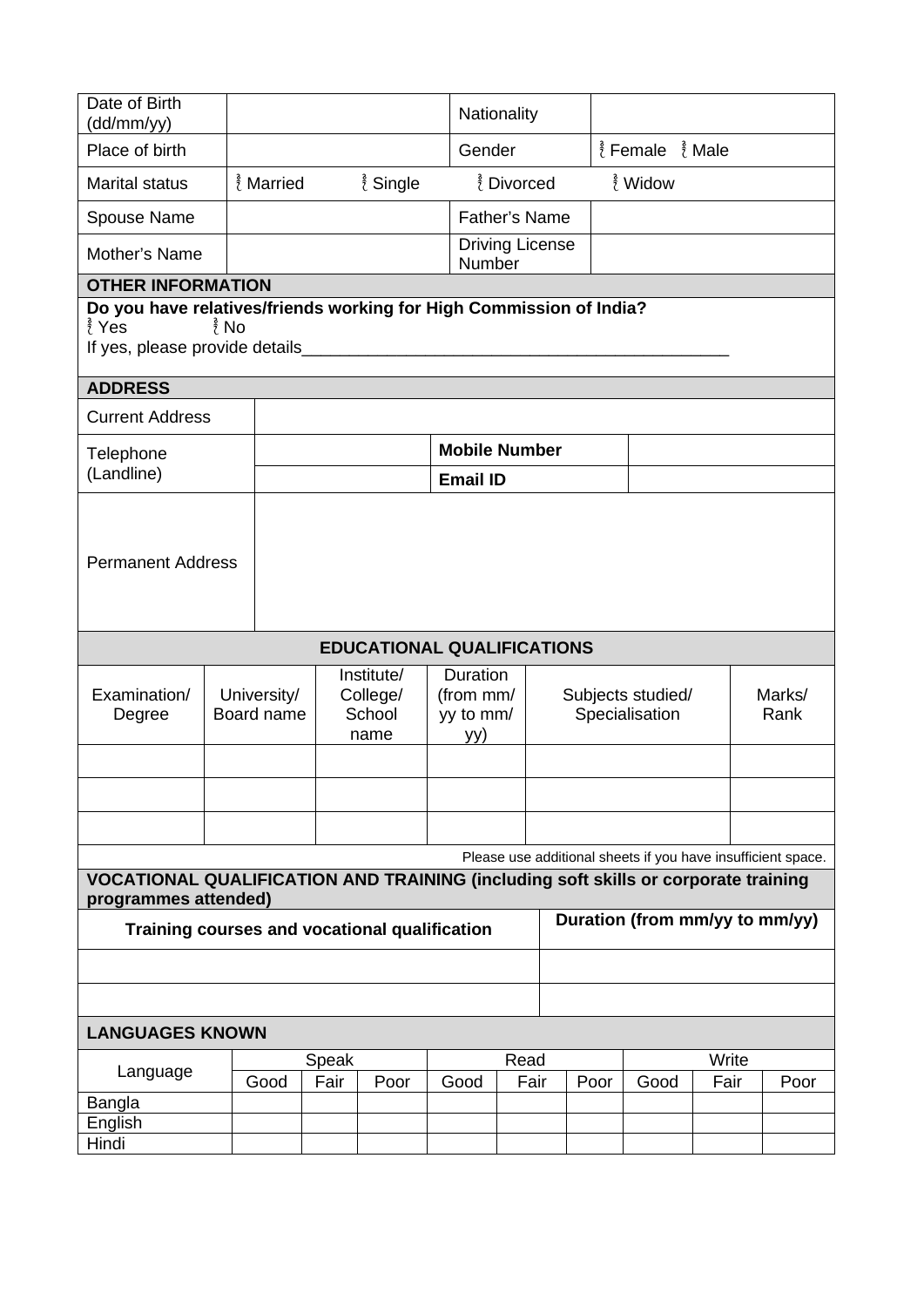| Any other<br>(please specify)                                                                                      |  |  |  |                            |                                              |  |                                                              |  |  |  |
|--------------------------------------------------------------------------------------------------------------------|--|--|--|----------------------------|----------------------------------------------|--|--------------------------------------------------------------|--|--|--|
| <b>EMPLOYMENT DETAILS</b><br>(Please provide details of your work experience starting with the current employment) |  |  |  |                            |                                              |  |                                                              |  |  |  |
| <b>CURRENT EMPLOYMENT</b>                                                                                          |  |  |  |                            |                                              |  |                                                              |  |  |  |
| Name and address                                                                                                   |  |  |  |                            |                                              |  |                                                              |  |  |  |
| <b>Brief information about</b><br>the organisation                                                                 |  |  |  |                            |                                              |  |                                                              |  |  |  |
| Designation and<br>department                                                                                      |  |  |  |                            | Job description (including key achievements) |  |                                                              |  |  |  |
| Duration (from mm/yy to<br>mm/yy)                                                                                  |  |  |  |                            |                                              |  |                                                              |  |  |  |
| Reason for leaving                                                                                                 |  |  |  |                            |                                              |  |                                                              |  |  |  |
| Last Salary Drawn<br>(complete break-up)                                                                           |  |  |  |                            |                                              |  |                                                              |  |  |  |
| Reporting to (name &<br>designation)                                                                               |  |  |  | Email id                   |                                              |  |                                                              |  |  |  |
| Mobile No                                                                                                          |  |  |  |                            | Office No.                                   |  |                                                              |  |  |  |
|                                                                                                                    |  |  |  | <b>Previous Employment</b> |                                              |  |                                                              |  |  |  |
| Name- and address                                                                                                  |  |  |  |                            |                                              |  |                                                              |  |  |  |
| <b>Brief information about</b><br>the organisation                                                                 |  |  |  |                            |                                              |  |                                                              |  |  |  |
| Designation and<br>Department                                                                                      |  |  |  |                            | Job description (including key achievements) |  |                                                              |  |  |  |
| Duration (from mm/yy to<br>mm/yy)                                                                                  |  |  |  |                            |                                              |  |                                                              |  |  |  |
| Reporting to (name &<br>designation)                                                                               |  |  |  |                            |                                              |  |                                                              |  |  |  |
| Reason for leaving                                                                                                 |  |  |  |                            |                                              |  |                                                              |  |  |  |
| Last Salary Drawn                                                                                                  |  |  |  |                            |                                              |  |                                                              |  |  |  |
|                                                                                                                    |  |  |  |                            |                                              |  | Please use additional sheets if you have insufficient space. |  |  |  |

## **MEDICAL HISTORY**

Please provide details of major health disabilities (covering congenital disorders, physical or mental disabilities of any sort, or any other prolonged/contagious illness):